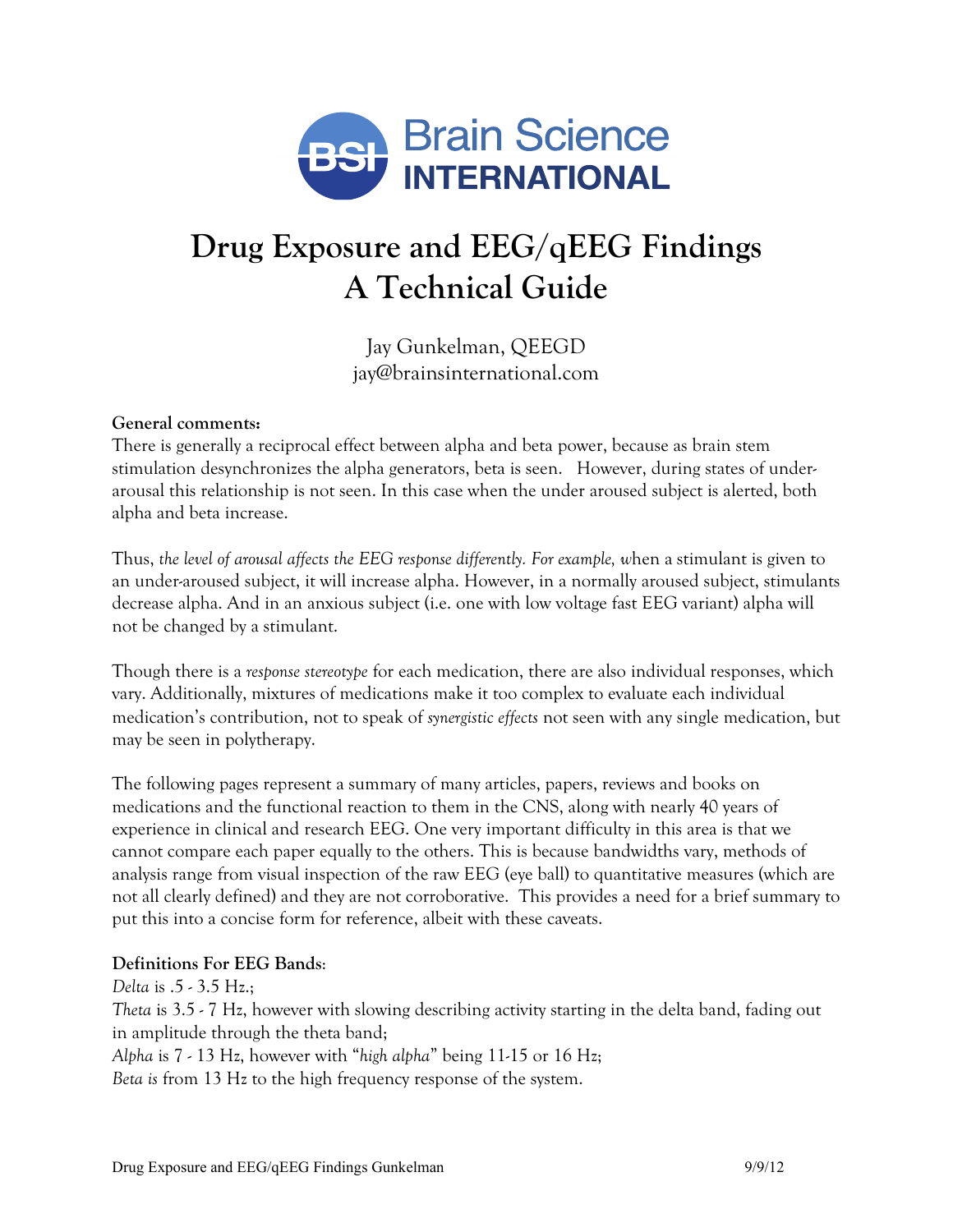Due to the difficulty in visually detecting many of the changes reported, even small but significant changes may have been be missed. Don't expect to "see" every change noted in each patient, or when you're using only visual inspection.

# **Marijuana/ Hashish/ THC:**

- In cases with chronic exposure, there is increased frontal alpha, with increased frontal interhemispheric hypercoherence and phase synchrony.
- Effects on the evoked potentials (decreased P-50 gating) have been noted as well.

# **Lysergic acid diethylamide (LSD-25):**

- The baseline EEG seems to determine the effect, with decreased alpha and increased beta from a normal background.
- With slower EEG backgrounds, , there is an increase in alpha and fast activity.
- The low voltage fast EEG shows little change in spectral profile with exposure.
- An increase in *conditioned inhibition* seen with lower doses corresponds to a decrease in paroxysmal activity. The stimulant effects of this powerful drug may cause convulsions at higher doses, such as in the early government studies. In these studies, *milligram* doses were supplanted for the *microgram* recommendations from Switzerland, where the LSD was produced (Sandoz).

# **PCP, Phencyclidine, or angel dust:**

- There is marked increase in slow activity, with paroxysmal activity
- Extreme voltages are noted with increased dosage.
- Convulsions have been reported

# **Barbiturates:**

- Rhythmic 18 to 26 Hz activity is noted, initially frontally, spreading with time to the entire cortex.
- With increased dose there is an increase in slowing.
- With further increases the faster activity is decreased and the slowing predominates, progressing to a decreased voltage and even a recoverable iso-electric pattern, in barbiturate coma.

# **Morphine/Opiates/Heroin:**

- Shortly following administration, there is increased alpha, with slowing of alpha during the euphoric high.
- With increased dose there is increased slowing, and like barbiturates the EEG may go isoelectric.
- There is an increase in REM sleep noted with opioids.

# **Alcohol:**

• *Ethanol* at higher levels causes slowing to occur, with the depressant effect seen behaviorally.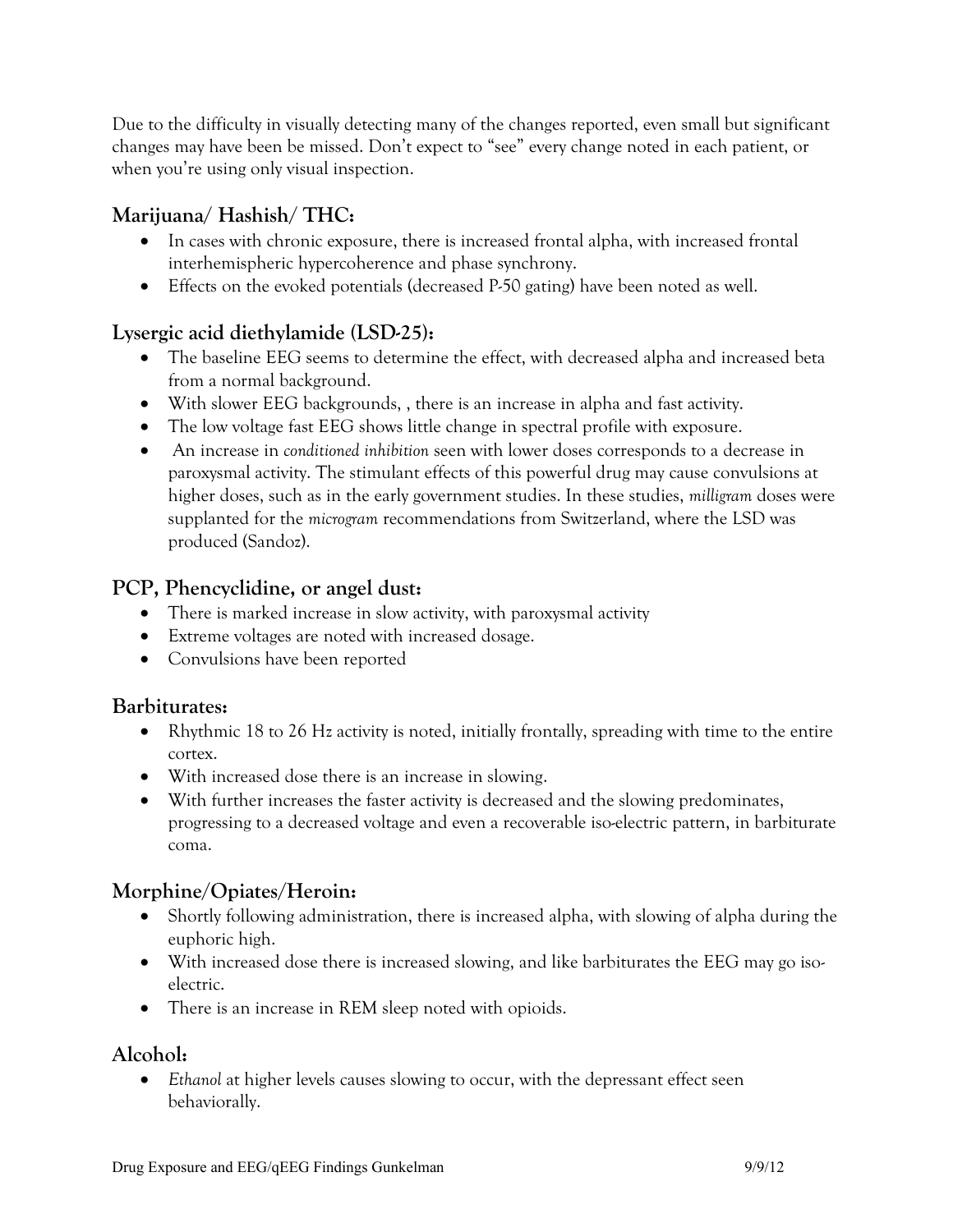- In the low voltage fast type EEG (seen in anxious, nervous and in many chronic alcoholics and their family members), the initial alcohol exposure causes the sudden occurrence of alpha.
- With severe chronic alcoholism, there can be an abnormal pattern *of periodic lateralized epileptiform discharges (PLEDS)* seen with obtundation (reduction in mental capacity). (This is not true underlying epilepsy, but rather disappears with the treatment of the alcoholism's hypomagnesmia and decreased thiamine levels.)

# **Neuroleptics:**

- "Tranquilizers" such as *chlorpromazine*, or it's equivalent; increase the coherence of the EEG and decrease beta.
- An increase in temporal and frontal sharp morphologic theta transients.
- There is a reduced alpha blocking with sensory stimulation, likely corresponding to the memory disturbance reported with these medications.
- In cases of *dopamine receptor hypersensitivity* (tardive dyskinesia) there are prolonged bursts of mixed fast/sharp transients and slowing. There is a potentiation of latent epileptiform activity, even with lower doses.
- *Thioridazine* also increases faster activity, accounting for its commonly reported antidepressant effects.
- *Clozapine, or Clozaril,* shows the typical neuroleptic pattern, though with an increase in epileptiform discharges and increasing possibility with duration of medication usage, reaching as high as 30% of patients with epileptogenic EEGs after 3 years of use.

# **Anticonvulsants:**

- Depakote (divalproex sodium) Children (and bipolar with Lithium)
- Depakene (valproic acid) (as above)
- 
- 
- Trileptal (oxcarbazepine) Slow peak frequency alpha
- 
- 
- addictive/ dependency potential)
- 

# Medication: Best Option when EEG/QEEG Shows:

• Keppra (levetriacetam) Temporal and generalized • Lamictal (lamotrigine) Normal peak frequency alpha • Zarontin (ethosuximide) Children with 3-sec spike and wave • Neurontin (gabapentin) A secondary anticonvulsant to boost GABA • Klonopin (clonazepam) Short-term acute management (highly • Ativan (lorazepam) For status epilepticus or very short-term management (highly addictive/dependency potential)

- Phenobarbitol is used in infants
- Dilantin is an older style with peridontal side effects
- Tegretol is like Trileptal but does not speed up alpha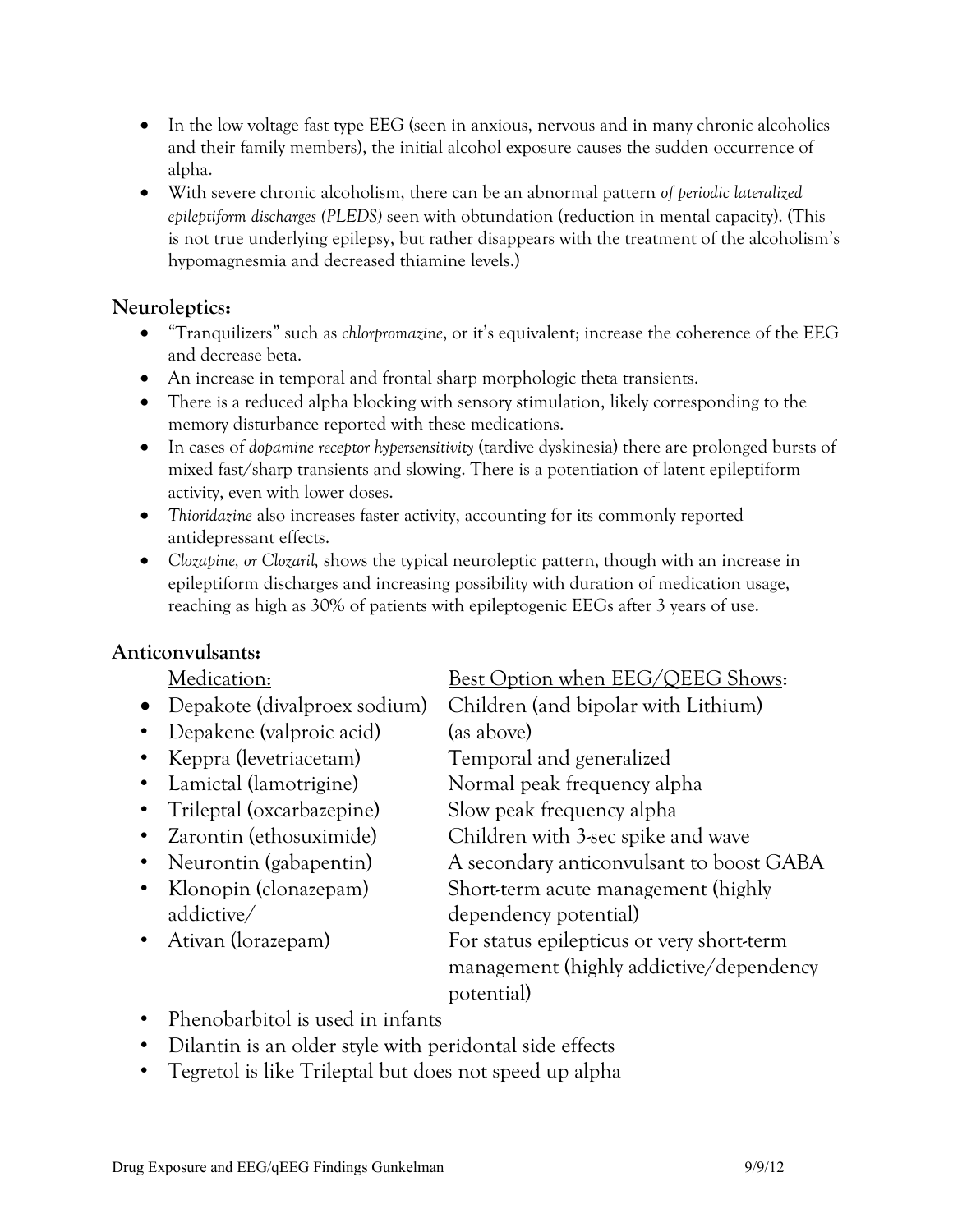### **Anxiolytics:**

- *Meprobamate* was the first anxiolytic, or anti-anxiety, medication. It decreases alpha and increases beta over 20 Hz, also slightly increasing theta, while not increasing epileptiform activity or paroxysms.
- The *benzodiazapines*, like *Valium or Ativan* also decrease alpha and increase the 20-30 Hz band, with a sinusoidal hyper-rhythmic spindling waveform.
- Paroxysmal and epileptiform discharges are reduced with these medications. The effect of decreasing neural discharges has been used for its anti-epileptic qualities, especially in cases of *status epilepticus*, where Intravenous Valium has the apparently "comatose" patient sitting up wondering what has been happening.

### **Hormones:**

- *Vasopressin*, usually in the form of DDAVP (desomopressin acetate), increases the high alpha band.
- *Cyproterone acetate* is an anti-androgen with clinical effects on premenstrual complaints, though the qEEG effects predicted its strong anti-anxiety and mood elevating side effects.
- The decrease in frontal alpha and increased beta are noted.

### **Antidepressants:**

**Imipramine:** This drug produces an increase in slow activity, a decrease in alpha and high alpha, with an increase in the faster beta frequencies in the mid to upper 20 Hz range and up.

**Amitriptyline:** This drug produces more slowing than imipramine, though the other effects are similar. This corresponds to an increased initial sedative effect and its use as a sleeping medication for sleep onset as well as the usual wakefulness effects of antidepressants. In epileptics, there are increases in paroxysmal discharges, which can be controlled normally with adjustments to the anti-epileptic medications.

**Ipronazid:** This drug produces a slight increase in slower activity, though it produces a marked increase in faster activity. Paradoxically, this antidepressant does not produce an increased epileptiform profile or promote convulsions, even with this beta increase.

**MAO Inhibitors:** These medications have a wider variation of response than the other antidepressants. *Isocarboxazide* increases 30-20 Hz and decreases slower and higher frequencies, similar to a stimulant profile. *Nialamide and Tranylcypromine produce* a more typical profile, though with more variability.

**SSRIs:** These more modern antidepressants, such as Prozac, Paxil and Zoloft have fewer changes in the slow activity (associated with less viscero/autonomic side-effect), with a mild frontocentral beta increase in the range of 18-25 Hz and a decrease in alpha anteriorly.

### **Stimulants:**

Stimulants increase the activity in the RAS, with the Raphe nucleus releasing norepinephrine, decreasing the polarization in the reticular nucleus of the thalamus and thus increasing the "clocking" or peak frequency of the rhythmic alpha activity and increasing faster activity.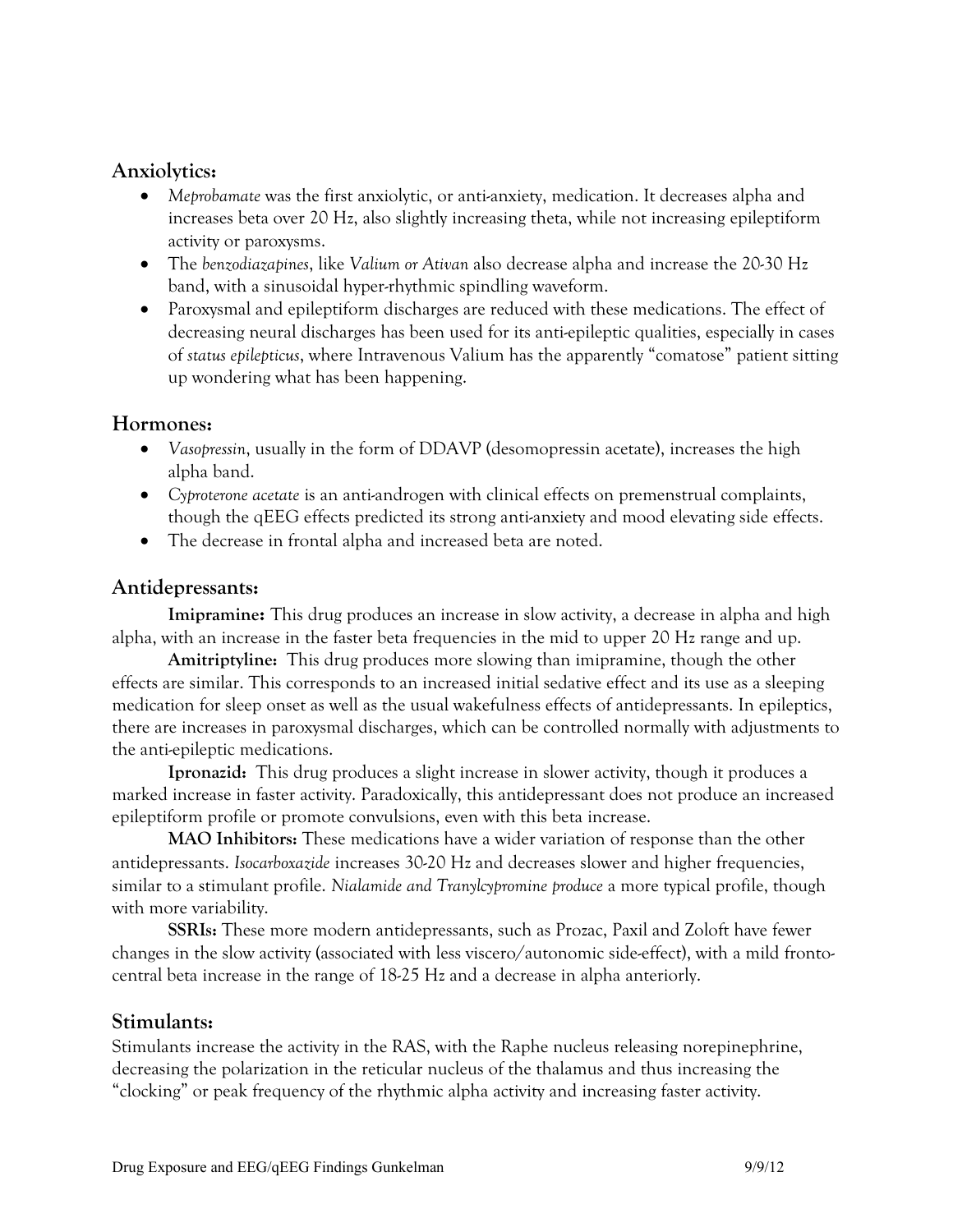**Amphetamines:** Both *dextro and methamphetamines* like *Dextrostat or Adderal* are similar in effect, with decreased slower activity and increased beta from 12-26 Hz. There is a paradoxical increase in alpha noted in the CEEG (computer-analyzed EEG) work of Itil (Itil et al., 1980). This is likely from the increased activation effect mentioned in the opening section.

**Methylphenidate:** *Ritalin* produces a decrease in delta and theta, with a more pronounced posterior alpha increase and an increase in low beta, with effects delayed up to 6 hours, compared to the rapid effects of the amphetamines.

**Caffeine:** This stimulant has a moderate length of effect. It will cause a significant reduction of total EEG power at frontal, parietal, occipital and central areas of both hemispheres more so with eyes open than closed. Also absolute power of slow and fast alpha and slow beta diminish in various regions of the brain.

During withdrawal, there is alpha increase frontally, with suppression following resumption. Theta also increases with withdrawal, maximal the second day, resolving with resumption. The degree of change in both frequencies corresponds well to the subjective withdrawal severity.

**Nicotine:** This drug has similar effects to caffeine, including the withdrawal study (Itil et al., 1971). Nicotine reaches the brain within 8 seconds of ingestion or inhaling. It increases high beta power globally and increases mean alpha dominant frequency of up to 2 Hz.

Withdrawal reduces mean alpha to it's baseline state.

#### **Cocaine:**

- The effects of cocaine differ from the amphetamines in that cocaine decreases *synaptic reuptake*, and amphetamines increase the release of the neurotransmitters in the *dopamine/norepinephrine* systems in the brain.
- With lower to moderate doses, there is increased alpha and beta.
- With increased doses there is a *desynchronization* of the EEG and faster activity predominates. The alpha increase frontally is seen during the euphoric phase of the subjective report.
- Cocaine is a well-known *epileptic potentiator*.
- Chronic abuse causes a "burned out" dopamine system, with delta decreases and slower alpha noted with little improvement even one year later in Prichep's Phoenix House study.

#### **Antimanics:**

*Lithium carbonate* is used extensively to treat bipolar depression, reducing the manic behavior and being prophylactic to depressive recurrences and further mania.

- The EEG shows an increase in theta, mild decrease in alpha as well as increased faster activity, with a strong potentiation of latent epileptiform activity. This mimics the tricyclic anti-depressant profile, though with slower slows and more fast activity.
- Overdoses produce a marked slowing of the EEG, with *triphasic* discharges reported, likely associated with the liver toxicity and the associated metabolic disturbances, similar to the findings in *hepatic encephalopathies*. These slower findings may be noted many weeks following discharge from the hospital.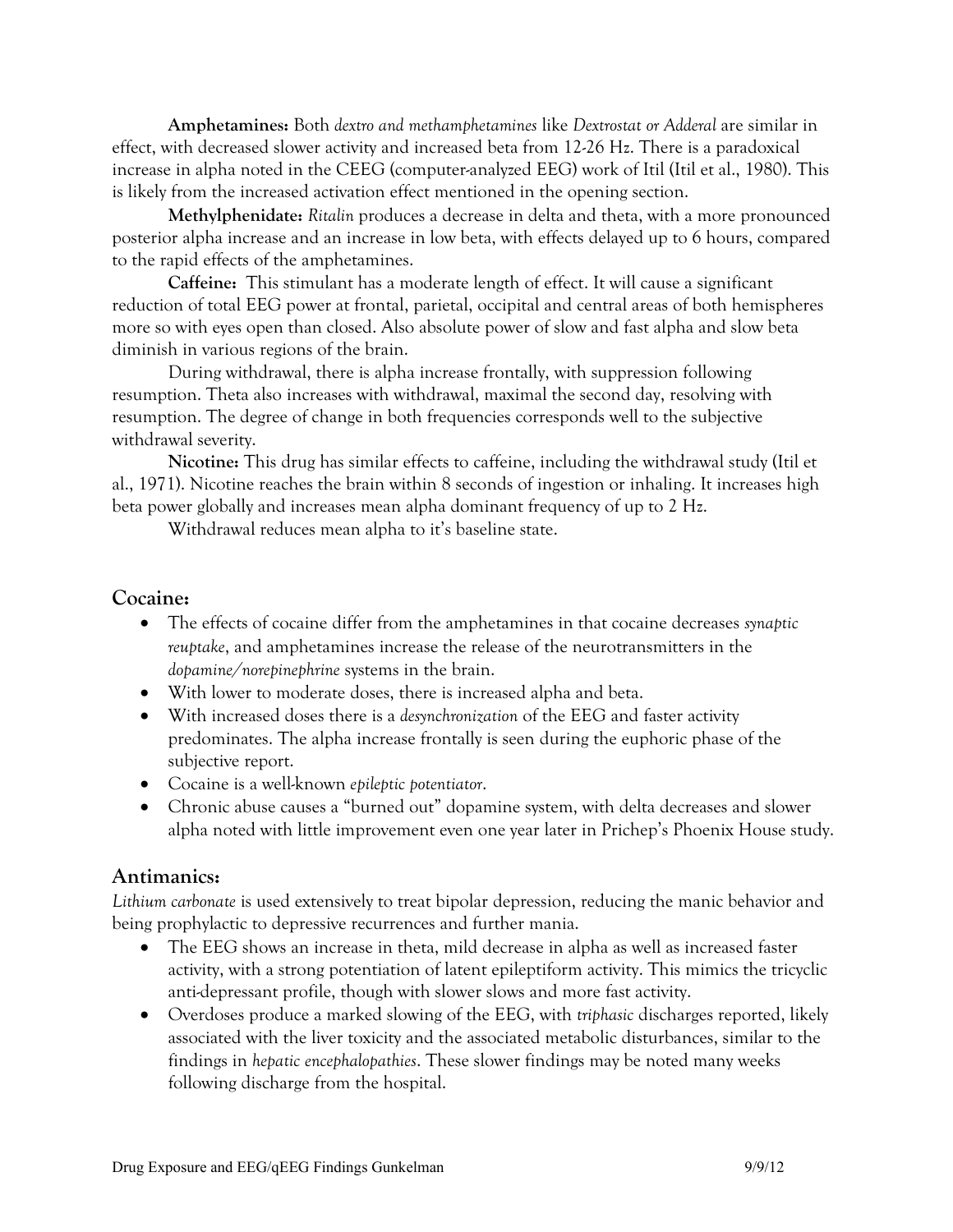• Slowing of alpha (rhythmic background that responds to eye opening) down to 4 and 5 Hz two weeks after discharge from hospitalization, with normal 9 Hz alpha in the child returning only after many months is reported in a case study (NeuroNet Neuroscience Centers, 1999).

# **Tuburculostatics:**

- INH, *Isonicotinic acid hydrazide*, is an irritant to the CNS. Large doses can hypersensitize the CNS.
- The EEG shows bursts of paroxysmal activity with photic stimulation.

# **Methanol:**

• The EEG shows marked slowing, which correlates with the extent of *acidosis* more than the blood levels of methanol. This has been shown to be quite *neuro-toxic*, with optic nerve blindness noted commonly in chronic abuse/exposure.

### **Solvents:**

• The EEG shows slowing, though the etiology remains uncertain, it is not unlikely that the solvents are the cause*. Polyneuropathy, dendritic degeneration and demyelination* have been seen in industrial exposures, any and/or all of which can cause slowing.

# **Mercury and other heavy metals:**

- With initial exposure to these neurotoxins there is an increase of faster activity.
- With increased concentrations there is an increase in fast and slow activity, with eventual paroxysmal activity of an epileptiform nature.

# **Organo-phosphates:**

• The insecticides are known to cause *peripheral neuropathies*, though they also have central actions. The EEG shows slowing and paroxysmal bursts, though in coma there is a paradoxical spindling fast activity.

# **Chlorinated hydrocarbons:**

- Also insecticidal, these chemical compounds are fat soluble, stored and when accumulated to a toxic level they are known to cause convulsions.
- Neurologically, there are bi-temporal sharp discharges and anterior slowing, rarely are spikes noted, with or without convulsions.

### **Lead, organic:**

- Cerebrotoxic effects are strong, with IQ points dropped significantly even with trace measurable exposure.
- Dementia progresses with increased exposure, with eventual convulsions. The EEG shows diffuse slowing in sub-acute exposure, with increased exposure leading to paroxysmal discharges.